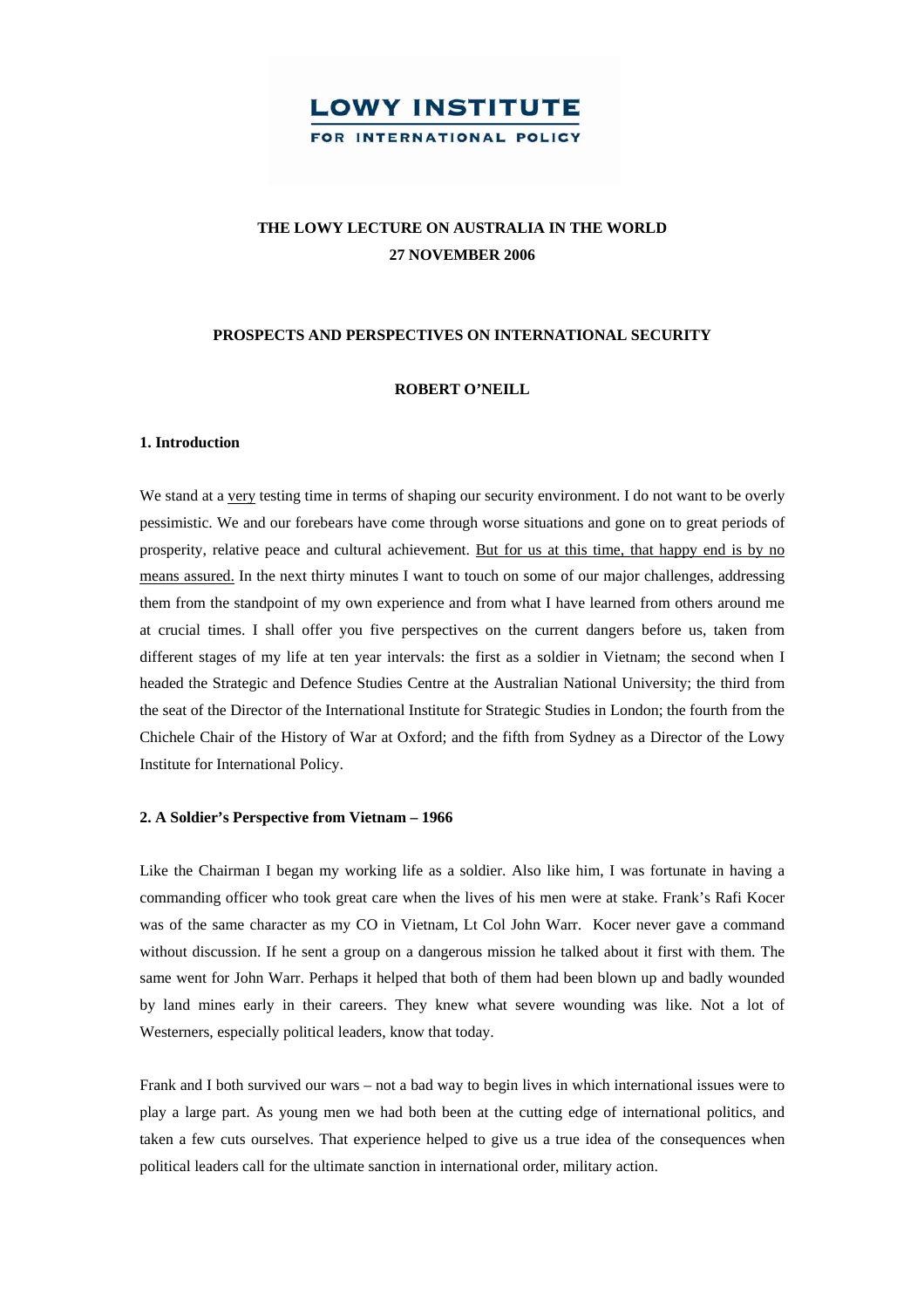Forty years ago this week I had just returned to base at Nui Dat, in the province of Phuoc Tuy, South Vietnam, from an operation on a coastal island. I was sweating in my tent, putting the finishing touches to a piece of practical military analysis. My battalion, the Fifth of the Royal Australian Regiment, had been on operations for six months. It was time to assess our methods and the results of those six months critically. Colonel Warr had set me, his intelligence officer, the task of assessing our operational experience to help us to shape our strategy for the next six months.

We were engaged in a war of insurgency and counter-insurgency – not without relevance to the main conflicts in which we are engaged today. The conclusions I came to in Vietnam were the following:

- 1. Our principal challenge was not the Viet Cong main force and the North Vietnamese Army but the political cadres which the Viet Cong had inserted into towns and villages to convert people to their cause, hold their loyalty once given, obtain intelligence and supplies, and undermine popular support for the Saigon government.
- 2. Our prime task had to be the removal of enemy political cadres from the towns and villages. The main force did not have to be pursued to their deaths but kept at bay, well removed from the population centres of our province, and lacking supplies, ammunition and intelligence.
- 3. Our second priority was to help with reconstruction and development so that the local people's needs would be met effectively and they might come to feel that a non-Communist government would give them a better chance of a good life than a Communist one.
- 4. Major offensive operations in or near populated areas were highly counter-productive in terms of winning popular support. We might be forced occasionally to fight in towns but in so doing we destroyed the much of the fruit of our earlier efforts.
- 5. Other kinds of operations, especially those aimed at eliminating Viet Cong cadres and winning popular support, were much less costly to ourselves in casualties and therefore much more sustainable politically by our own and allied governments.

These conclusions survived the following debate among my fellow officers and set the guide lines for our second six months of operations. We felt at the end of our year in Vietnam that we were beginning to get on top of the issues. A successful result could be achieved at a reasonable cost. Had the Vietnam War been confined to Phuoc Tuy province I might have been right, but we all know I was not. Phuoc Tuy was just a small sub-theatre in a big country. It did not count for much by itself. Different ideas were being practised in other parts. The overall result was not a military disaster but it was unacceptable to the American public – too little was being achieved at too great a cost.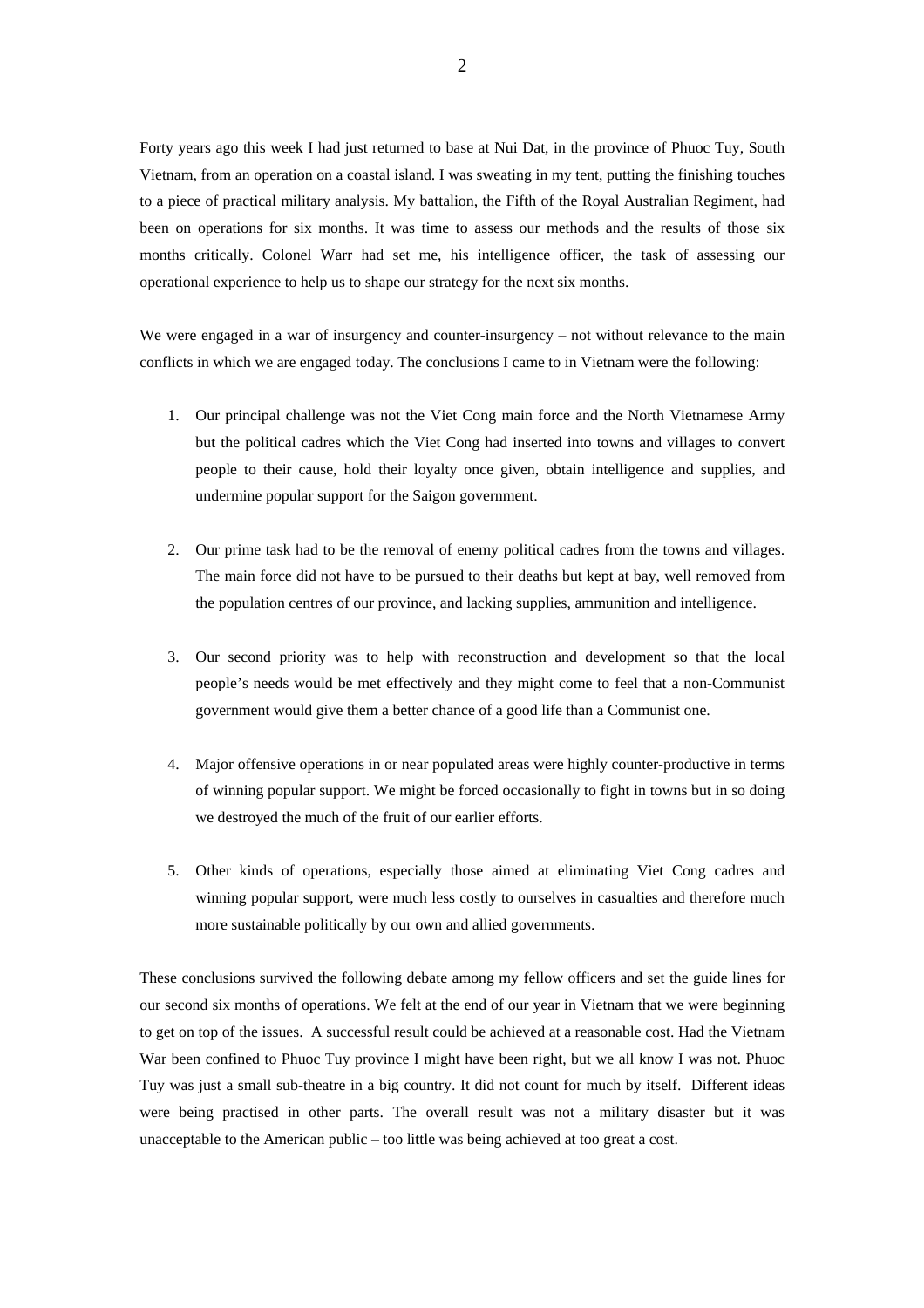Fast forward to Iraq in 2006 – is it a familiar picture? Iraq is an even worse problem than Vietnam. It is not a unified nation state like Vietnam but an artificial creation of the British Empire in 1921 to kill two birds with the one stone: holding down an Arab revolt while finding a place for Prince Feisal whom the French had ejected from Syria. Iraq has been held together by force ever since, ready to fly apart once the grip of that force was broken. In 2002 it was clear to me that the main problem in invading Iraq would be the insurgency and chaos phase that would follow the toppling of Saddam. When I put the point then to relevant friends in the United States who supported the pending invasion of Iraq, it was dismissed. "We will do the heavy lifting and get rid of Saddam. The allies can handle the occupation." Of course toppling Saddam was not the "heavy lifting". So the coalition went to war with little understanding of what they were about, a flawed strategy and no policy in place for responding to what was bound to follow – a formidable insurgency. The invasion went in with a US force much smaller than that of General Westmoreland in Vietnam, who himself had faced a much smaller problem. As for allied forces in the invasion of Iraq, they were hopelessly short of the strength needed to mount a counter-insurgency campaign.

The Coalition launched the war without enough troops, US or allied, to do the job and without a strategy, force structure and the necessary civil capabilities for meeting the main challenge. Having blundered into a hornets' nest, the intervening force and its allies in Iraq have taken a hammering. The fate of our Iraqi allies, and their civil population, like that of our Vietnamese partners in the 1970s, is perhaps the saddest aspect of the war. Initially Coalition forces had little idea of how to fight an insurgency. The sense of all five of the points that I mentioned a few minutes ago was ignored or violated. Although some US and allied soldiers have by now developed excellent ideas on what to do to win the support of the civilian population, while keeping control of the insurgency, the Coalition lacks the strength to put them into effect. The recent Congressional elections have shown us that essential US public support for a protracted war with higher force levels has been lost. Premature withdrawal seems very possible. We now face the prospect of a defeat with unpalatable consequences.

This will not be the end of counter-insurgencies for the US and its allies. National and subnational uprisings, guerrilla warfare and terrorism are likely to remain active at the cutting edge of international politics for a long time, especially in the Middle East. I draw your attention to the recent reports issues by Elizabeth Manningham-Buller, Director General of the British Security Service, and the Oxford Research Group to this effect. We are into a new phase of warfare. The lessons I have mentioned from Vietnam remain relevant. We, meaning the West collectively under United States leadership, must train our forces properly, build their numbers up and give them the necessary civil capabilities to be able to win the next time round, at acceptable cost and in reasonable time. In this kind of conflict lives and time are very precious commodities. Above all our leaders must learn to plan their interventions on sound strategic principles or eventually we will all be lost.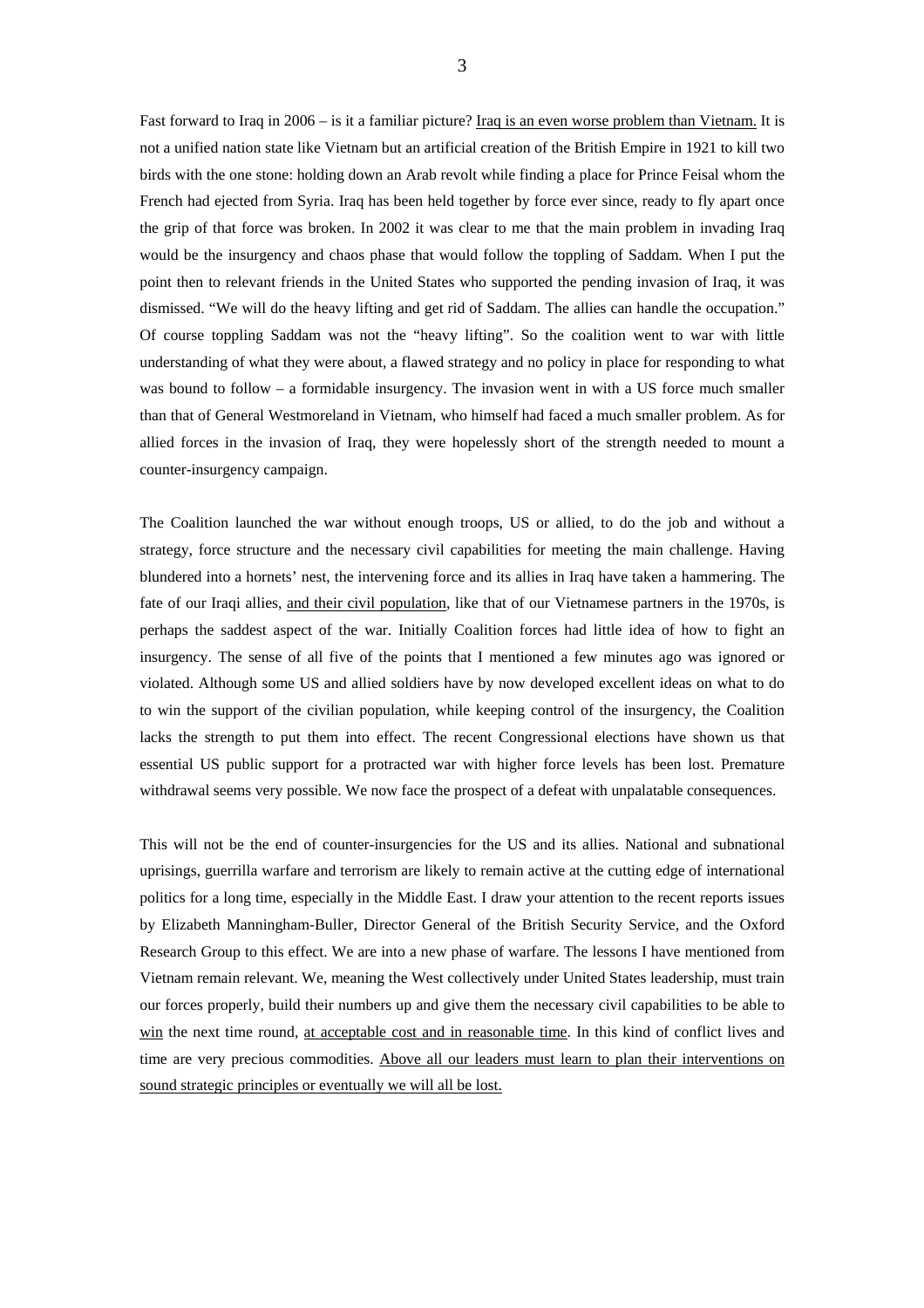#### **3. An Australian Scholar's Perspective from Canberra – 1976**

Let me now offer a perspective from a decade later. In the 1970s I was working at the Australian National University with a distinguished group of scholars: Bruce Miller, Hedley Bull, Coral Bell and Tom Millar. They were some of the finest that Australia has produced and I was very lucky to be able to work with them. My purview moved from the Vietnam War to the community of sovereign states. How should states relate to each other and why should they adhere to a set of rules and concepts that we call international law? It all began with the Peace of Westphalia, the two treaties by which the Thirty Years War was concluded in 1648. I am giving you a historical perspective but not entirely a backwards one.

Opinions differ as to whether or not Westphalia was the real foundation of international order as we know it today. In my view it was very important because it marked recognition that a dominant power eventually has to heed the wishes of the lesser states around it or it will have no peace. This was a painful lesson for the Holy Roman Empire and the Papacy to have to learn. However the sad and costly experience of the Thirty Years War (which was close to a Hundred Years War if one goes back to the failure of the Treaty of Augsburg) compelled recognition that the world would work better if there was a recognition of sovereign equality between states in a formal legal and diplomatic sense, despite their differing strengths.

This lesson has obvious implications today, both for the functioning of alliances and for the preemptive use of military force against other states by the dominant power. I shall return to the theme of effective alliance working in a few minutes. Let me say on pre-emption that although strictly speaking it is not illegal, it carries with it an implication of such abnormal behaviour that it is acceptable to the community of states only rarely and then only when there is clear and convincing evidence that a serious attack on the pre-emptor was thereby averted. In other circumstances, the claimed justification of pre-emption is viewed by most as a merely a fig leaf for aggression. When pre-emption is practised by more than one state at a time it leads to widening conflicts and instability. This is also true for preemption between a state and a sub-national terrorist group.

Anyone who disagrees with me is asked to reflect on the way the First World War began: the Russians, the Austro-Hungarians, the French and the Germans all had war plans with essentially defensive aims but with pre-emptive elements in them. Once one began, the others were all drawn in without options to do otherwise. They suffered a four-year Armageddon which destroyed three and bled the fourth white. Unless pre-emption is based on the most accurate intelligence and practised seldom, it is a prescription for continuing instability and wide-spread hatred of the pre-emptor.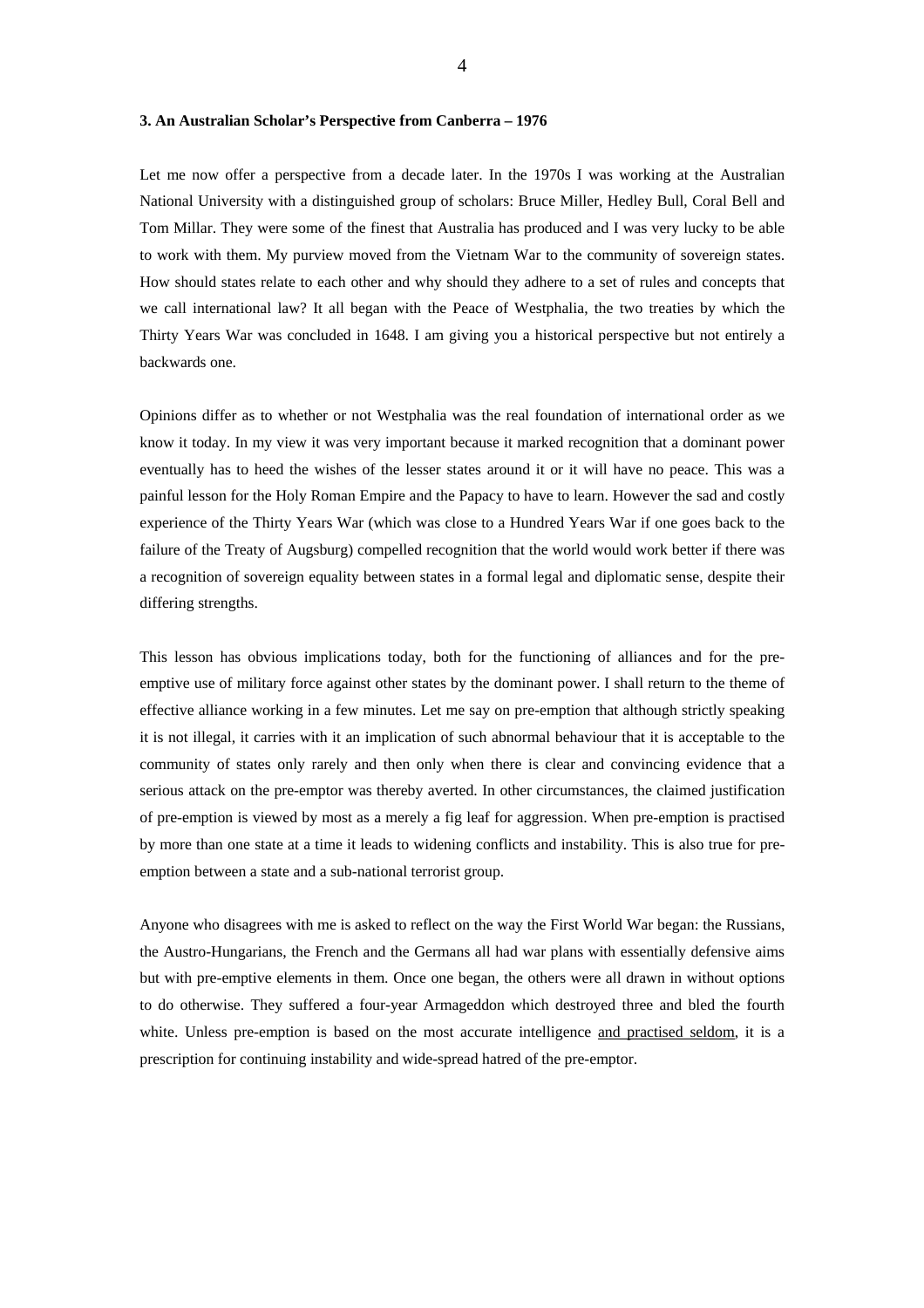#### **4. From the Director of the IISS's Seat, London – 1986**

My third perspective is from London. Around this time twenty years ago I had just returned to my seat there as Director of the International Institute for Strategic Studies. I had been observing the summit meeting in Reykjavik between Presidents Reagan and Gorbachev. It was a truly remarkable meeting. Both sides agreed, after several years of bitter disputes, to scrap their intermediate-range nuclear forces in Europe and reduce the rest by 93%. Soon this accord was extended to the total elimination of intermediate range nuclear weapons. The Soviets also agreed to the US proposal that in future human rights problems could form part of the agenda of major issues to be discussed between the two sides. The Reykjavik meeting paved the way for a smooth and reasonably rapid end to the Cold War.

The Americans deserve great credit for the way in which they led the North Atlantic Alliance during the Cold War. The Soviets used the Warsaw Pact simply as a body to bless their policies and issue orders to. By contrast the Americans treated NATO as a forum for the airing of real differences and they were prepared to modify their own policies in order to maintain cohesion within the Alliance. There was a great deal of public dissent on defence policies across the Atlantic in the early 1980s. Not everyone was satisfied with the compromises reached, but vigorous debate maintained cohesion. Since then NATO has prospered whereas the Warsaw Pact has fallen apart. I suggest that the spirit of free debate on key policies within NATO, not only at political and official levels but also in the public arena, was one of the most powerful determinants of the outcome of the Cold War.

The lesson for the  $21<sup>st</sup>$  century is that nations which aspire to be leaders of alliances or coalitions need a sensitive ear, excellent connections with their partners on all levels including that of public opinion, and a willingness to adjust their policies in order to maintain cohesion among their friends and partners. Once alliances are split they take a lot of putting back together.

The Reykjavik Conference is famous for another attempt at a grand settlement – an attempt which failed but one which remains relevant to our future security. After the two sides had agreed to eliminate 93% of their intermediate range nuclear weapons, President Reagan proposed that all strategic range missiles be eliminated. President Gorbachev responded with a proposal to eliminate all nuclear weapons of all ranges and types. As we know the advisors to both leaders quickly walked their cats backwards and these proposals came to nothing. They are important however because they show that the two men who were in supreme command of their national nuclear weapons both regarded these systems more as sources of danger than of security. They both wanted a world without offensive strategic nuclear weapons.

Today, despite major reductions in both US and Russian strategic nuclear weapons, we have at least nine governments with nuclear weapons under command and probably soon there will be ten. If the current enthusiasm for nuclear power stations is sustained we will soon have a large number of countries capable of producing fissile material. Will they all abjure the weapons option? This problem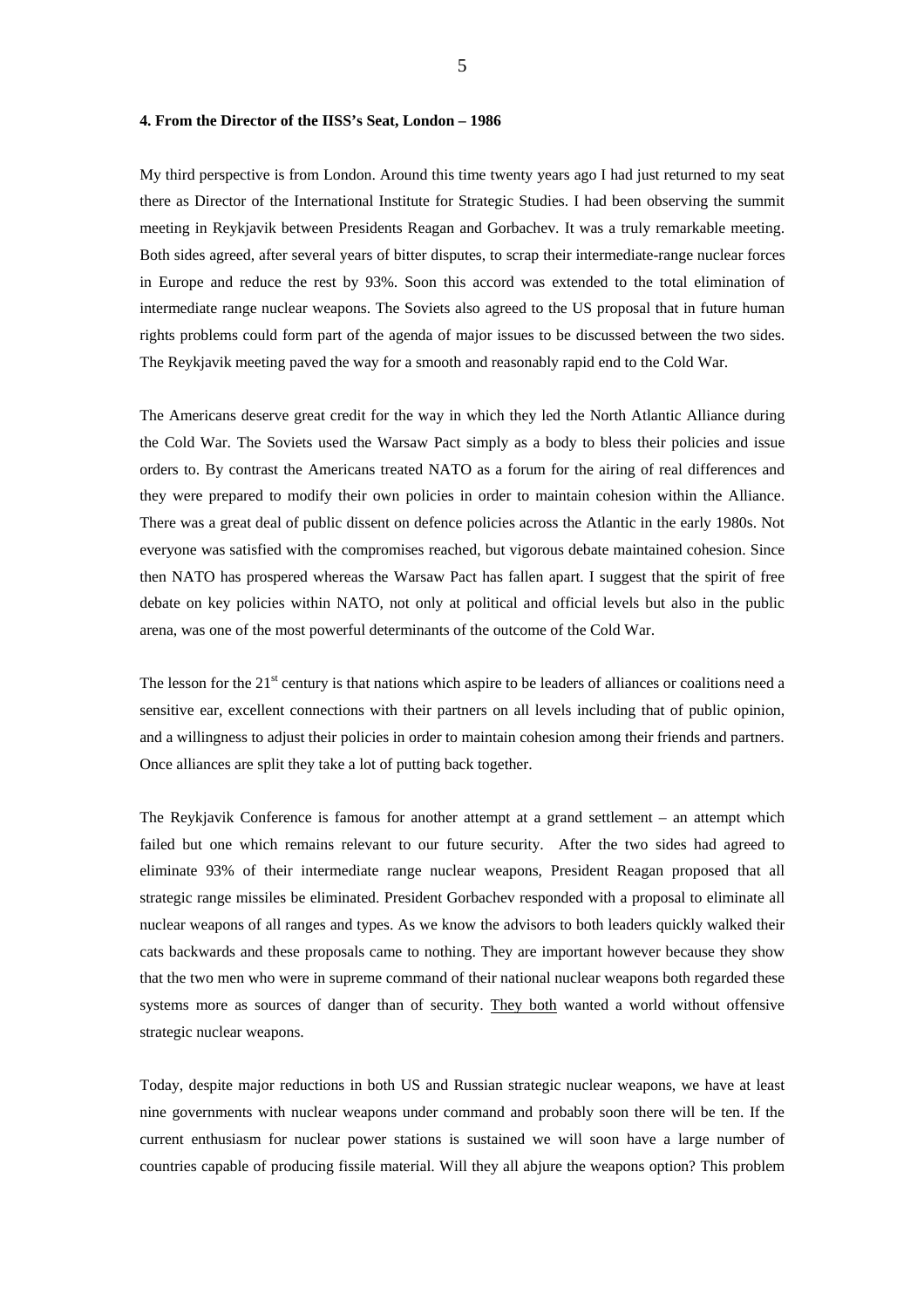will have to be addressed by strengthening the Nuclear Non-proliferation Treaty regime. In this process the example set by the nuclear weapons states will be of critical importance if we are not to have a world of forty or more states armed with nuclear weapons. If the nuclear haves will not give them up, the nuclear have-nots are going to become increasingly tempted by the status that these weapons confer.

## **5. From the Chichele Chair, Oxford – 1996**

In 1987 I moved from the IISS to the Chichele Chair of the History of War at All Souls College, in the University of Oxford. Let me give you another historical perspective. The man whose name was on my chair, Archbishop Henry Chichele, had been a foreign policy adviser and war financier to King Henry V. Chichele had backed the King's strategy of going to war with France and as leader of the Church he had provided the essential money for Henry's celebrated and successful Agincourt campaign in 1415. Chichele's status at court and in the Church rose especially because this was a success won by the young king against very long odds. Chichele, I should point out, was no mere royal apparatchik. In 1418 the Archbishop, present on the battlefield, interrupted the English siege of Rouen to ensure that refugee townsfolk were not jeopardised and ill-treated in the way that the Army had intended.

Following Henry V's early death in 1422 Chichele's power grew, both as Archbishop of Canterbury and as a member of the King's Council which ruled while Henry VI was still a minor. Towards the end of his long life Chichele persuaded Henry VI to join with him in funding a new type of institution at Oxford, in effect a specialised graduate college to train men of ability for the service of Church and state. Chichele wanted to ensure a more copious supply of the people that he never had enough of as supporting staff when he was carrying out diplomatic and strategic policy work for the King. All Souls College was one of the first of a long line of research and training institutes in the field of government service.

Today, through the broad international composition of Oxford's intake of graduate students in the fields of foreign policy and strategic studies over the past fifty years, All Souls is training talented young people from around the world, East Asia to North America, Africa to Australia, for service in government, academia and the research community. It will make its mark for a long time to come.

It has been a great gain for Australia that Frank Lowy, supported by his family, decided to found a foreign policy research institute in Australia. The first of its kind here, the Lowy Institute has serious responsibilities. It has to improve the standard of foreign policy ideas available to the Government in view of the dangers lying ahead. It has to build the right sort of reputation so that its proposals are taken seriously, both in the public debate and by the Government, the Opposition parties, the Government's advisers and the media. The Lowy Institute also has the important aim of raising Australia's profile in the international debate on foreign policy issues. Anyone who has worked abroad, especially in Washington and the European capitals, knows how hard this is to achieve.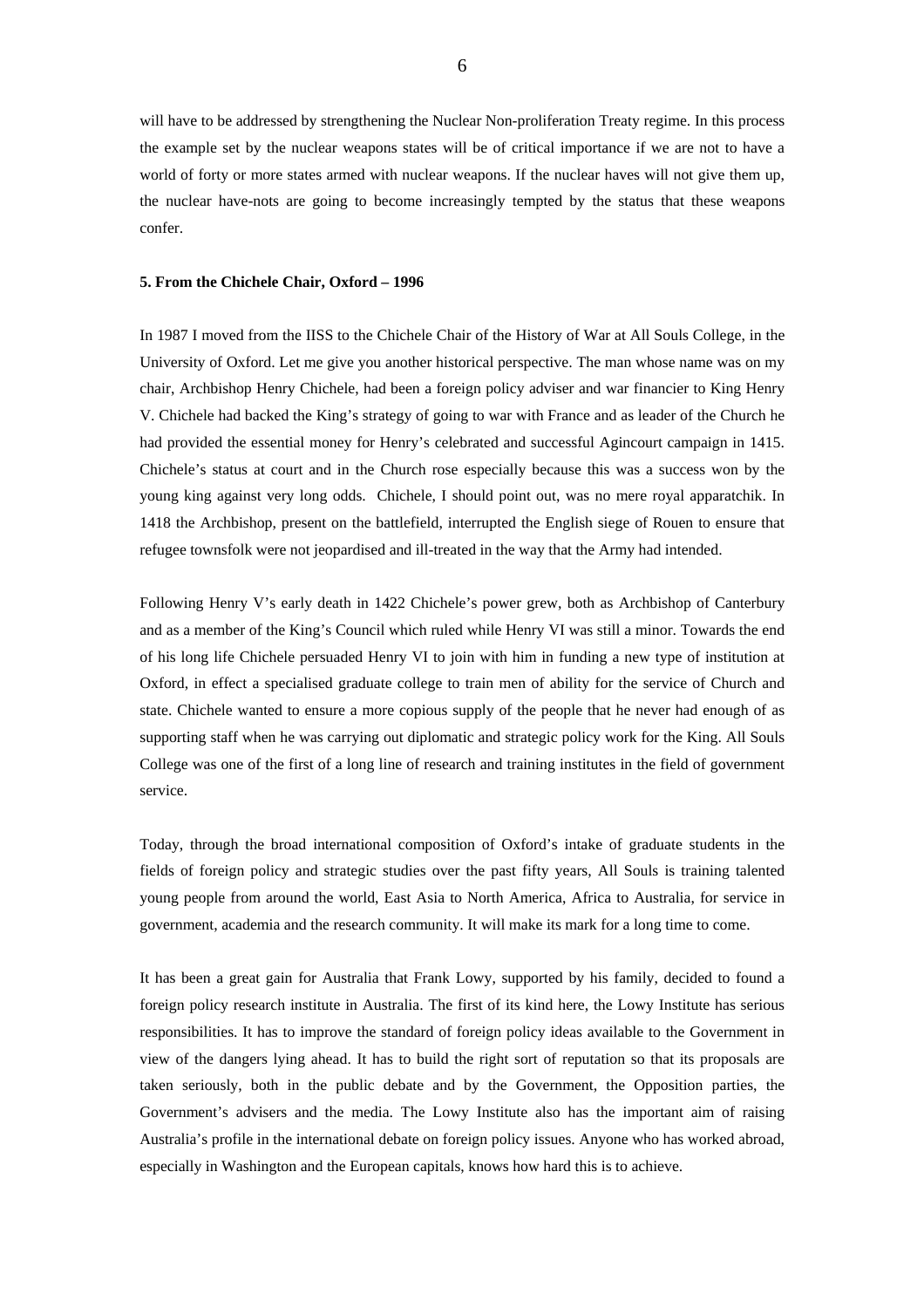All members of the staff and board of directors are working hard to realise this great opportunity. Just as Archbishop Chichele knew in 1438 when he began to build All Souls, the challenges of developing good strategic policy are both formidably difficult and also crucial. After five centuries the College has earned a place of respect and it has gone on to have a wider impact on the international scene as its students, and scholarship itself, have become globalised. We at the Lowy Institute are dedicated to a similar purpose for Australia and we are similarly grateful to our founder.

For meeting the security challenges to Australia today, we need good ideas, dialogue with government and a relationship which tolerates free expression of views, especially on differences with existing policies. None of these essentials comes easily. We, the analysts, need experience in practical work – diplomacy, war, business and politics - as well as intellectual quality before we have any notion as to what is a good idea. Once we develop some ideas we need to be able to discuss them with senior people in government so that our views are taken into account in the mix that goes into decisionmaking. Our colleagues in government will not bother to listen to us if they do not respect the relevance and quality of our work. It is up to us to win their attention and hold it.

#### **6. Perspectives from Sydney – 2006**

Moving up to 2006 and my fifth perspective, that of a Lowy Institute board member trying to look into the future, let me assess our current challenges. Iraq, Iran, North Korea, and Israel and the Palestinians are the most obvious points of concern. There is a wider and less identifiable danger of a type of international class war between those who feel most discriminated against, especially in the Islamic community, and the West. We have to think hard about what kind of over-arching international organisation we shall need for a more secure and just future. Energy security is another extremely important field. And there are a huge number of related problems coming in the wake of changes in our climate.

Given the result of the recent US elections, we need to think hard about the consequences of possible defeat in Iraq. To elaborate on what I said earlier, that conflict can be won only by a much more effective coalition effort, requiring a major increase in US and allied troop numbers in Iraq, substantial improvements in training and operational methods, and a much stronger civil reconstruction effort. This is not likely to happen. The probable outcomes are either a sudden descent into chaos as Coalition forces are withdrawn, or a protracted civil war, overlain with an insurgency against remaining coalition forces.

In the event of chaos, effective government in Iraq will cease for at least some years during which terrorist groups will be able to concentrate, re-build, flourish and reach out to other targets outside Iraq. Enemy forces will be heartened; recruiting will rise; funds and weapons will pour in; pressure will be exerted on regional governments friendly to the West; more young men and women who are willing to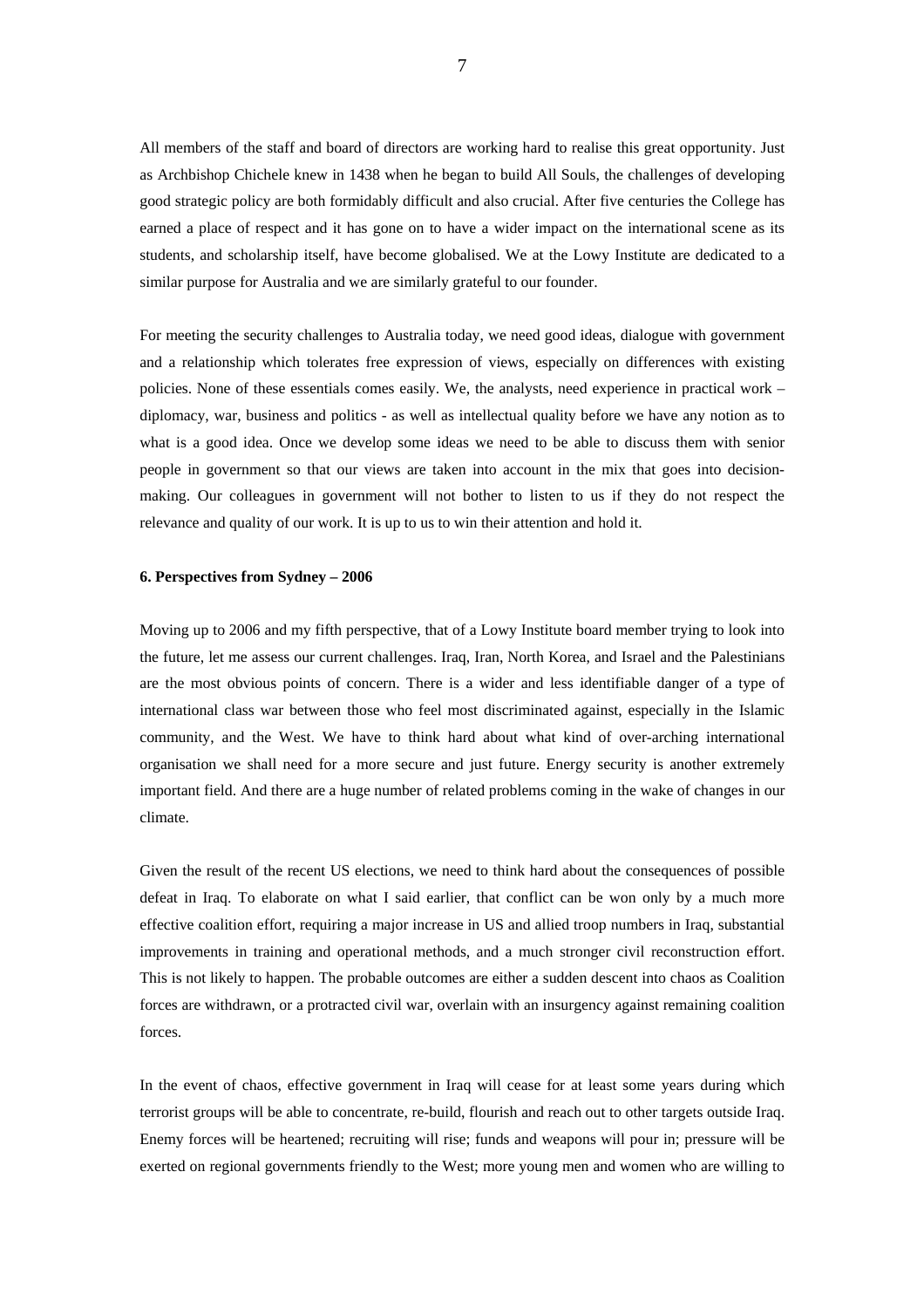commit suicide to harm Western and Israeli interests will become available; and the oil price will rise to new heights. Defeat in Iraq will be a serious blow to the public standing of the United States and will invite other challenges to its authority. US citizens will have to be more careful of their own security both outside and inside their own country. US business abroad will feel more under threat of terrorist action.

Iran will read a message of encouragement for its intransigence in dealing with the West. It will almost certainly go ahead to produce nuclear weapons. It will exercise an overshadowing influence in Iraq, Syria, the Arab Gulf states and Israel. The lesson of US failure in Iraq will be read (perhaps wrongly) as US unwillingness to attempt regime-change in Iran. The North Koreans will probably draw similar conclusions, although with less justification than in the case of Iran because North Korea is nowhere near as strong a state. Nuclear weapons proliferation will become more difficult to control with the threat of intervention against the proliferators dismissed.

North Korea is not the only major security problem of the East Asian region. Tensions are evident between Japan and several neighbours. Taiwan could prove a *casus belli*. The United States and China could clash. Yet there are powerful forces helping to maintain peace in East Asia. The mutual linkages of economic interaction and greater knowledge on the part of peoples around the region of each other are helping to make war a much less likely outcome than in the second half of the twentieth century. This trend is in part a result of effective alliance leadership and diplomacy by the Clinton and current Bush Administrations. It is also due to a growing awareness on the parts of the principal East Asian nations of where their true interests lie.

From an Australian perspective there remain all too many weak states in the neighbourhood which will require copious assistance and occasional intervention by police or military forces. Otherwise we risk seeing them spiral into disorder and poverty, becoming points of vulnerability from which other forces can penetrate our guard. The thankless task of the local hegemon falls to us here and we have to undertake it, and sustain the necessary forces and skills to deal with problems quickly, economically and successfully. There are ample challenges for Lowy Institute analysts in this field.

The way in which the Bush Administration decided to invade Iraq underlines the need for reform of the United Nations. After 9/11 the United States is not going to tolerate the position of being at risk of attack yet unable to retaliate merely because of lack of a UN Security Council consensus. On the other hand the international community will not passively accept US pre-emption of possible enemies unless it can be shown to be clearly justified. We must continue to wrestle with the problems of Security Council reform. It is too important to let go. The UN remains essential in dealing with these and other international problems such as climate change. We need a new recognition of what is at stake here. The UN also has to improve its performance, especially in the fields of human rights, prevention of genocide, combating corruption, and its own internal administration. But while this process of reform is underway, the UN should not be ignored or disregarded by its most powerful members.